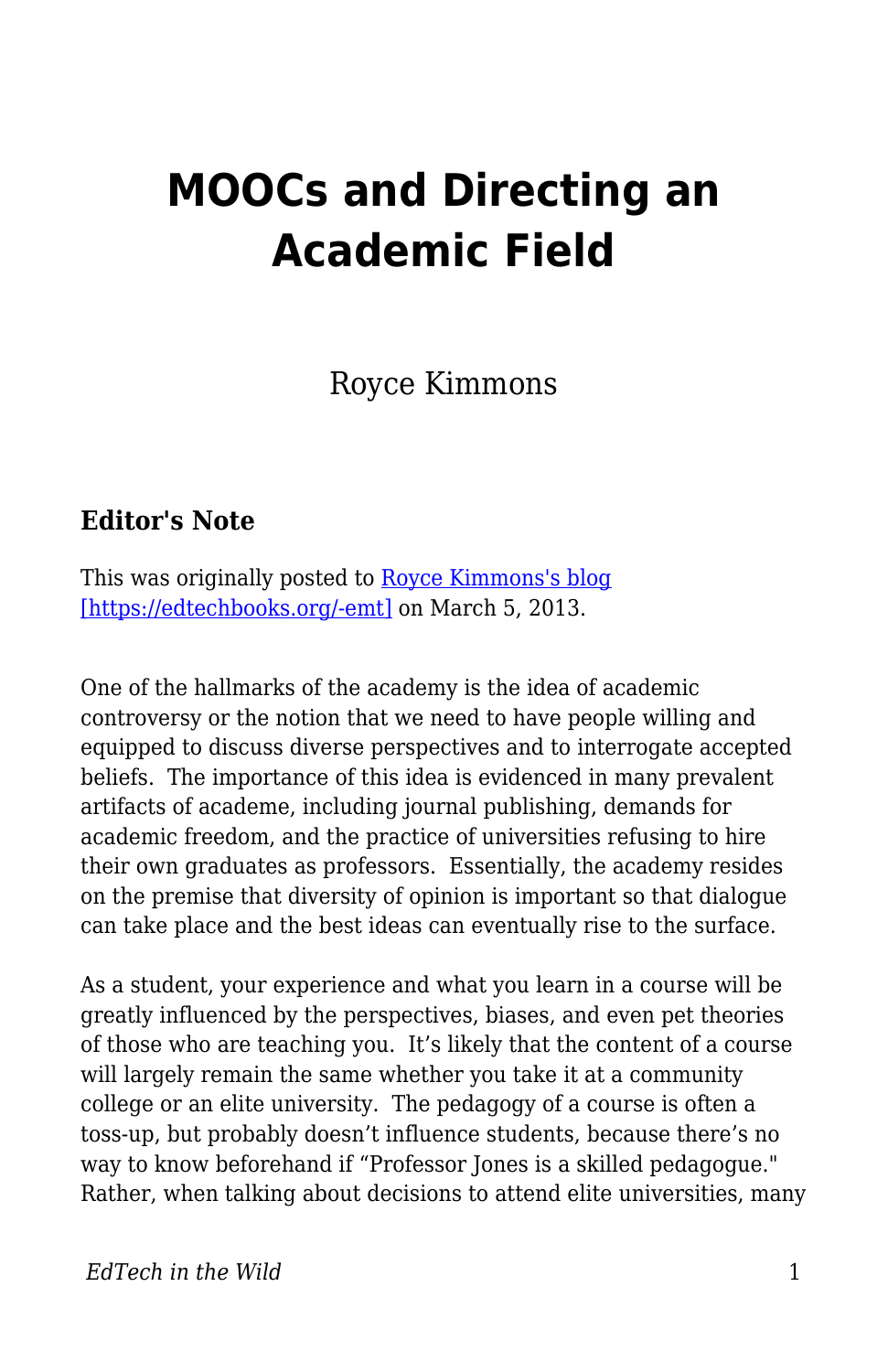students will talk about the ability to learn "from" specific professors as being extremely important for their decision. That is, when seeking elite educational opportunities, we want unique perspectives from innovators in our field of interest whose interests, beliefs, values, and biases align with our own, and we want to be trained to research and work the way that they do.

As a result, divisions in the field (at best) or cults of personality (at worst) form. Students of one professor become accustomed to one way of thinking, students of another professor become accustomed to another way of thinking, and so on, and though they will bring their own unique views to the field themselves, they are nonetheless heavily influenced by those who taught them. Though they may not completely agree with their professors' lenses of interpretation, they will at least recognize them and use them as places from which to establish their own. Thus, their professors remain a central part of their academic careers moving forward.

If universities hired their own graduates as professors, then this would present a clear problem, because institutions would become bastions for monolithic thinking: presenting singular views and interpretations of issues in the field. By hiring graduates from other universities, the hope is, at some level, to increase the number of filters, diversify the academic gene pool, interrogate biases that would naturally arise in the institution, and pave the way for more openminded discourse.

To work, however, this model requires professors to have limited audiences. If I, as a professor, train ten students a year, then as long as those students go somewhere else afterward, the perspectives that I will have ingrained in them will meet with valuable interrogation, and my students will mutually interrogate the institutions that they enter.

However, imagine if a single professor could train 100,000 students a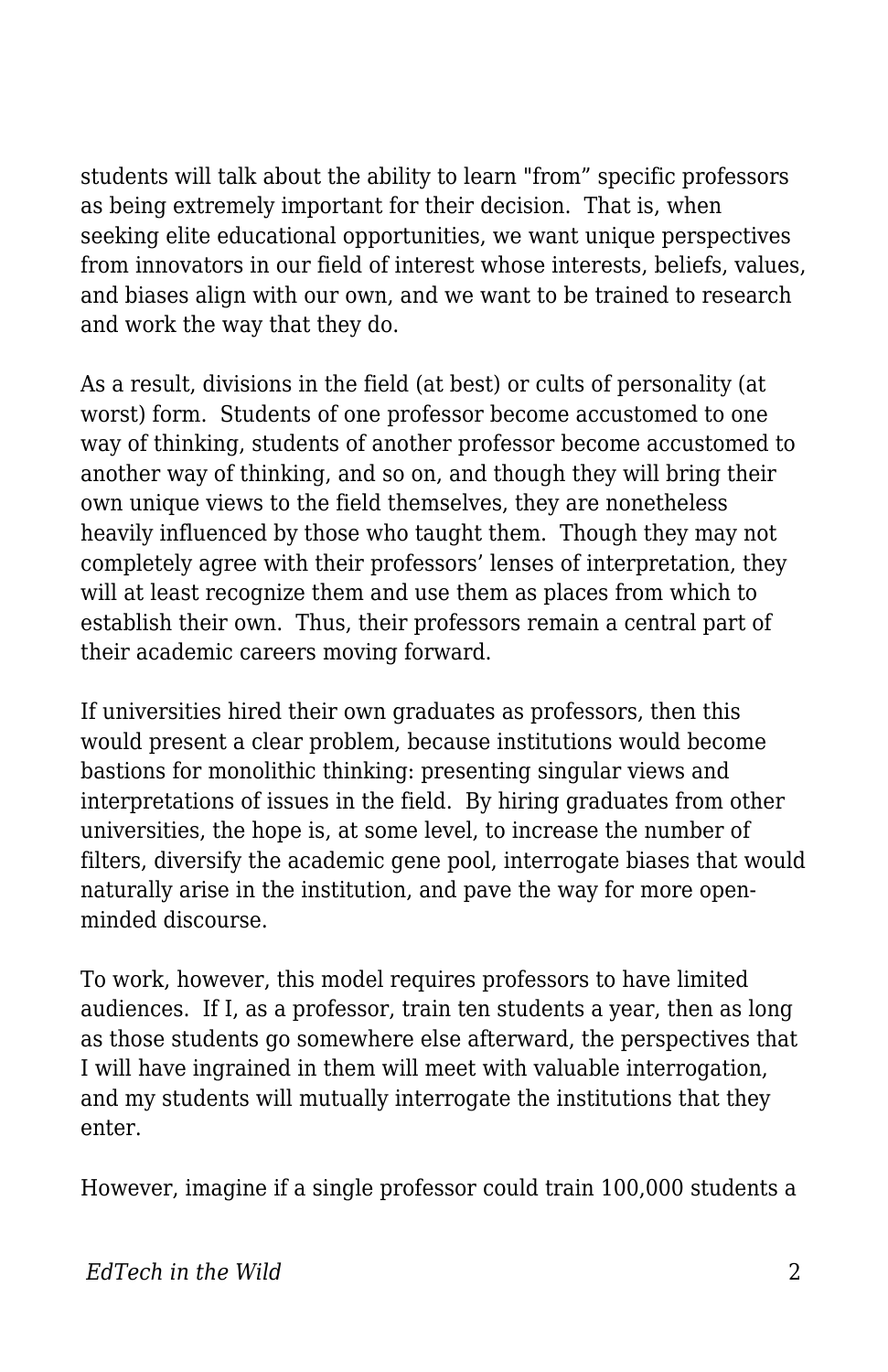semester. How quickly would biases and pet theories permeate the field? Who would stand to interrogate those students on their developed biases, and who would they stand to interrogate except themselves? If I want to influence people to my way of thinking, what's faster: a) publishing in a journal that only a handful of experts in the world will read or b) teaching 100,000 novices that my viewpoint is the only viewpoint or the only viewpoint worth having?

If I want to transform the academic field in my own image without controversy or interrogation, then the way to do it is through a MOOC.



Kimmons, R. (2019). MOOCs and Directing an Academic Field. In R. Kimmons (Ed.), *EdTech in the Wild*. EdTech Books. Retrieved from https://edtechbooks.org/wild/mooc\_inbreeding